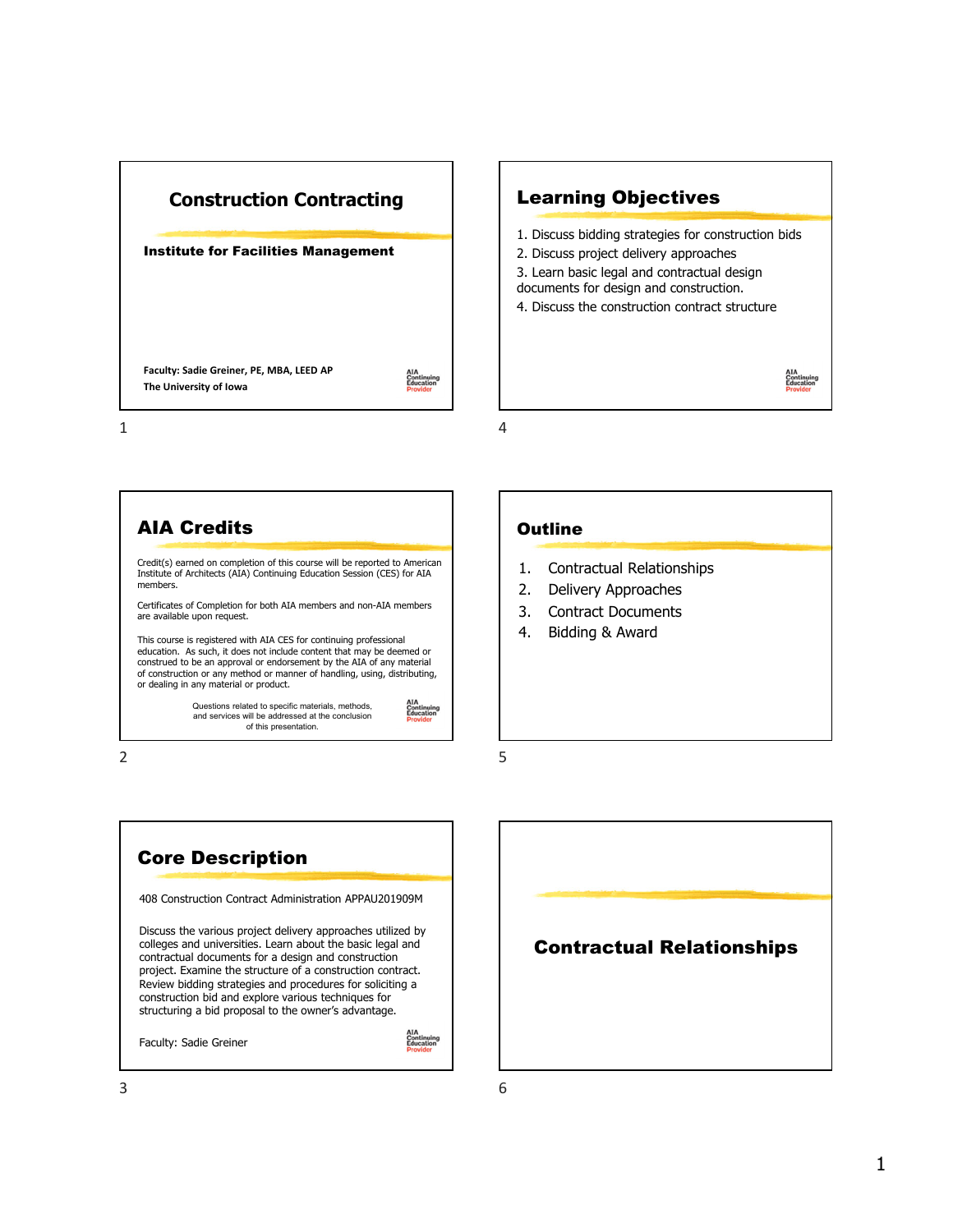#### Agents and Vendors

Agents: Provide professional services

Vendors: Provide a specific product or service

7

#### Agents and Vendors

Agents: Serve the owner's loosely defined needs

Vendors: Meet the specified contract requirements

10

#### Agents and Vendors

Agents: Act in the owner's interest

Vendors Act in their own interest

#### Agents and Vendors

Agents: Follow a professional code of conduct

Vendors: Contract documents define the standard of conduct

8

#### Agents and Vendors

Agents:

Selected on the basis of qualifications, experience and integrity

Vendors: Selected on the basis of cost or value

## 11

#### Errors & Omissions

Who is responsible for design mistakes?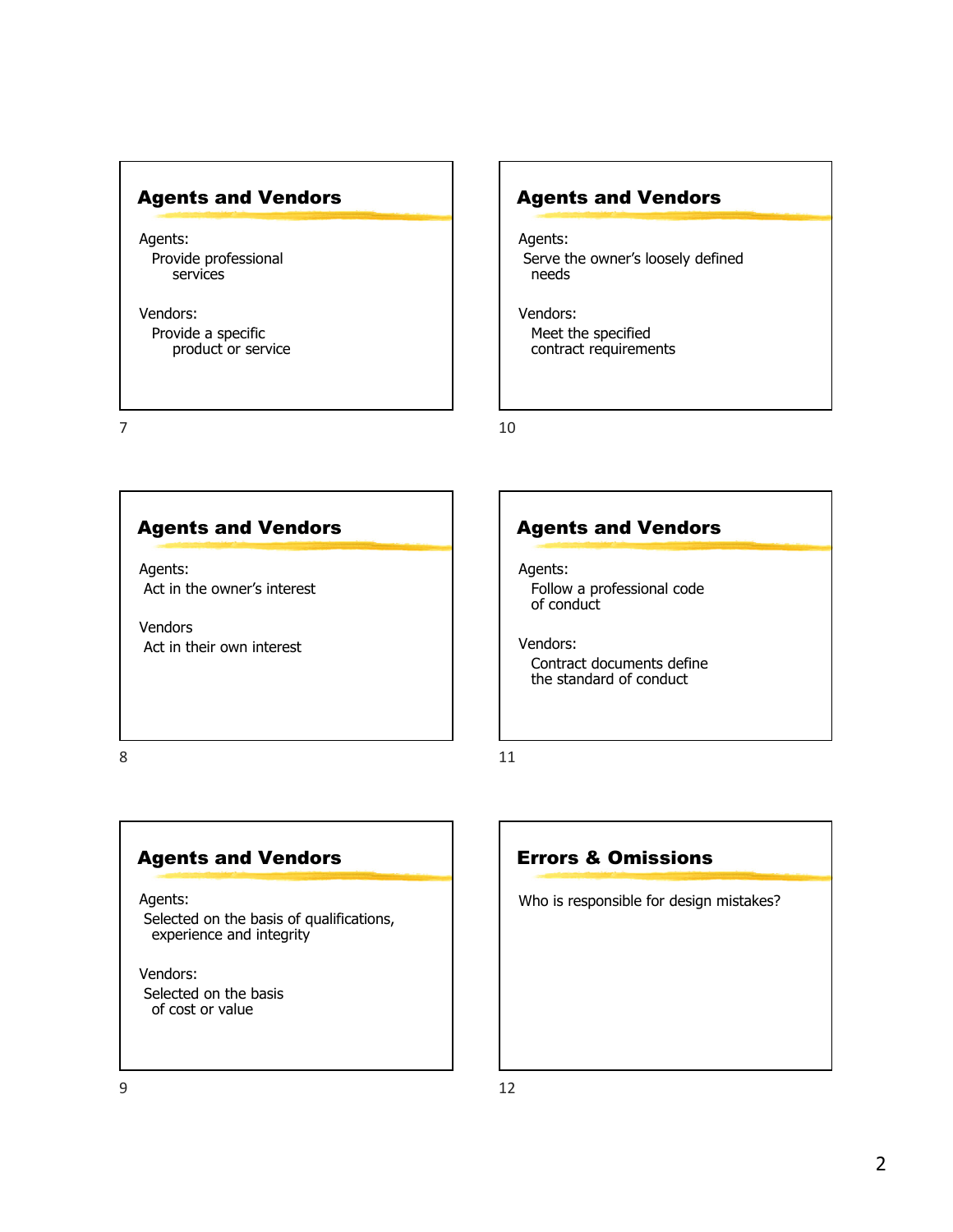



Delivery Approaches 14





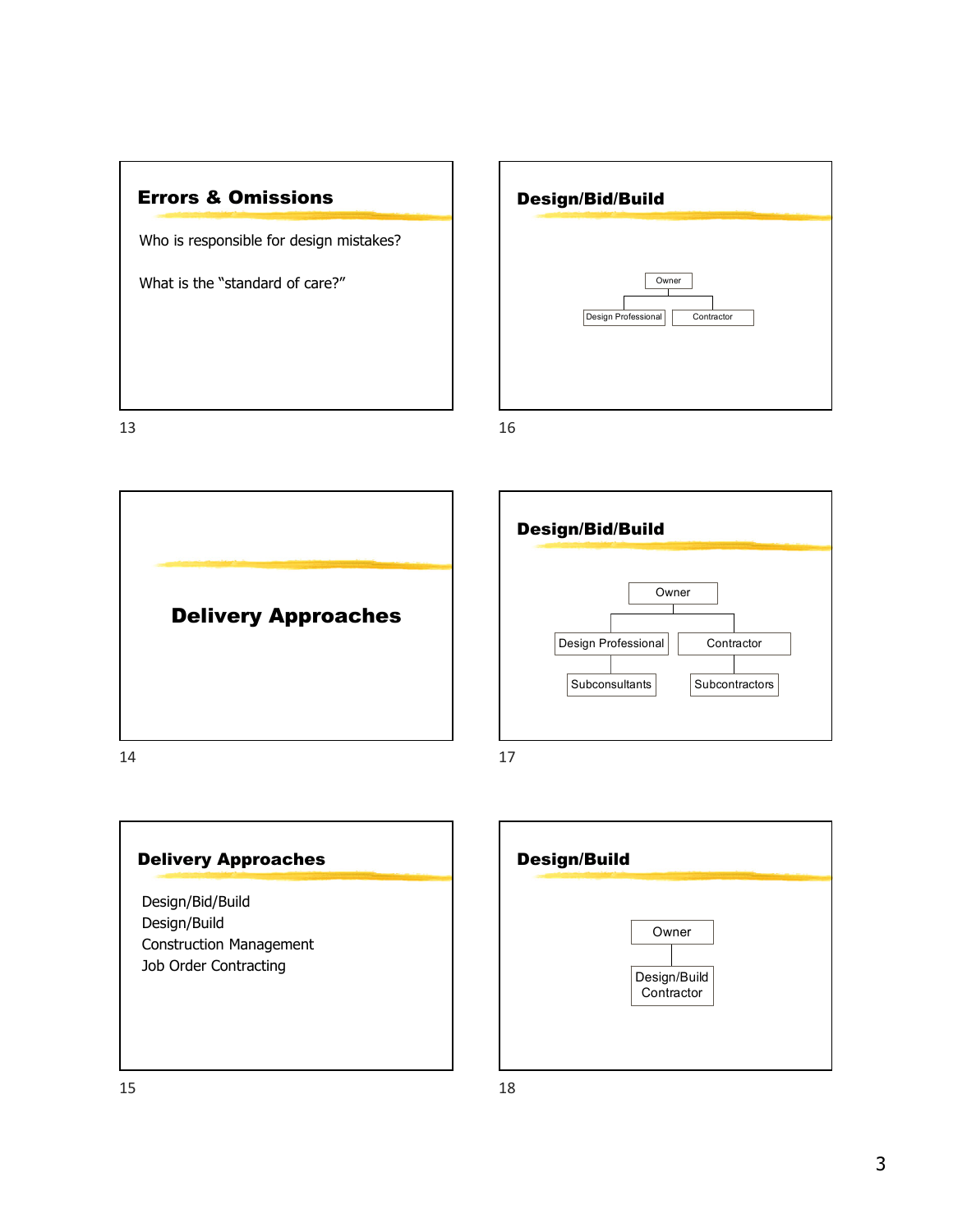

19



22



20





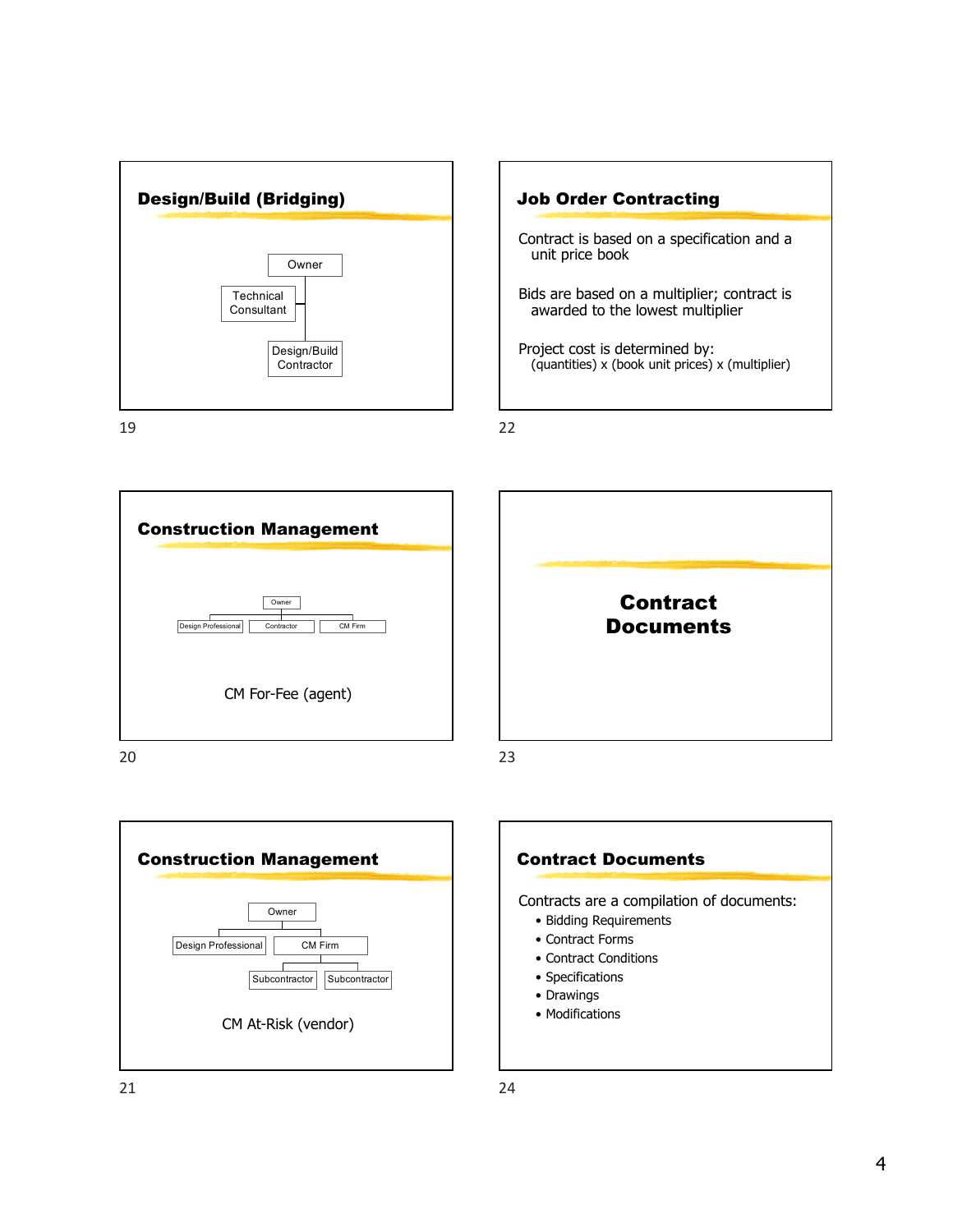#### Bidding Requirements

Advertisement or Invitation to Bid Instructions to Bidders Bid Form Bid Bond

#### Contract Conditions

Special or Supplementary Conditions…

- Are project specific
- Modify, amplify and tailor the general conditions to the project

25

#### Legal & Contractual Forms

Performance Bond Payment Bond Insurance Agreement

### Specifications

28

29

Define physical character and quality of materials, products and equipment

26

#### Contract Conditions

General Conditions…

- Are general in nature and do not address the specifics of the project
- Govern the conduct of the parties
- Define duties and responsibilities
- Outline procedures
- Standard Forms (AIA A201)

## **Specifications**

Define physical character and quality of materials, products and equipment

Establish standards for workmanship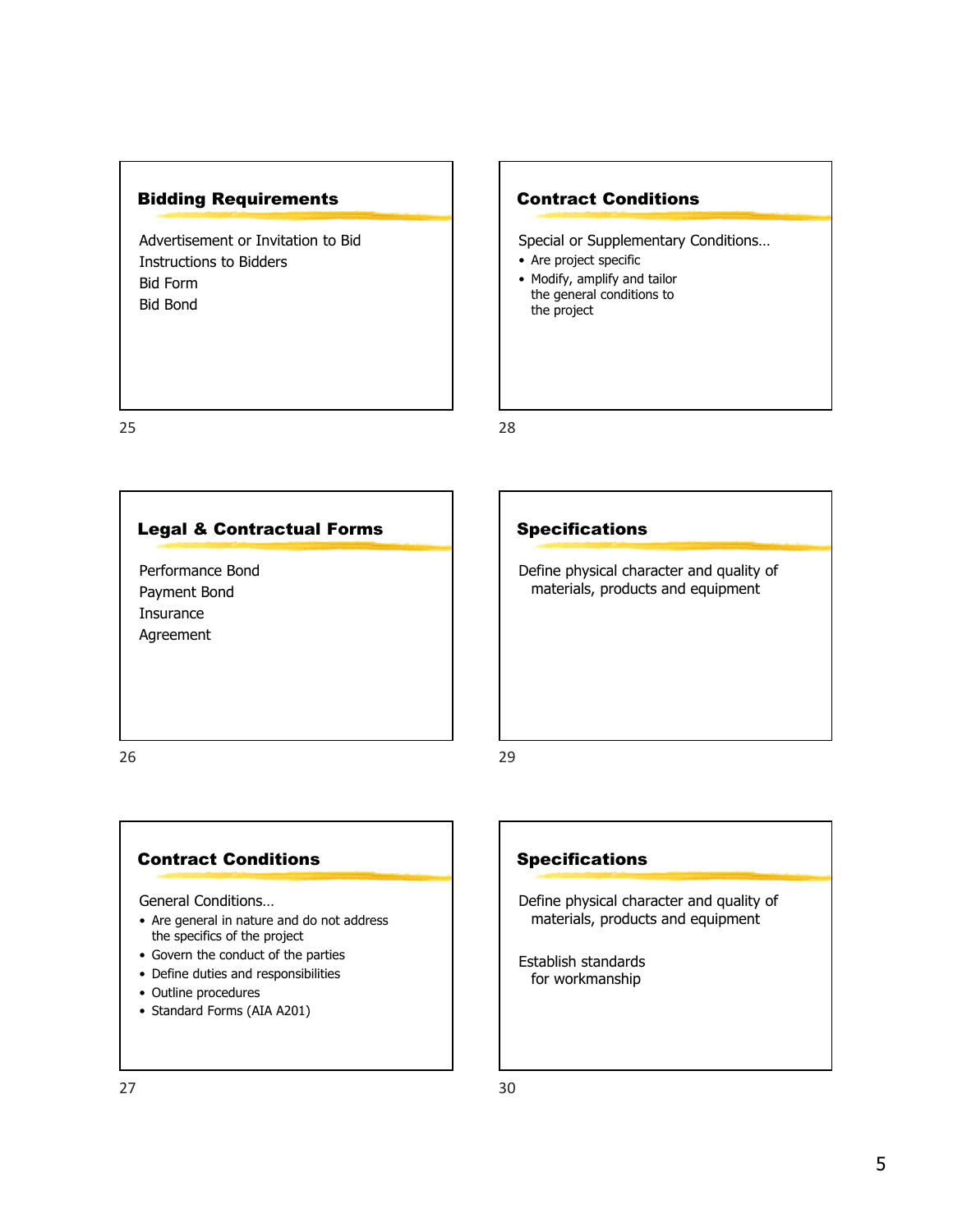#### Specifications

Define physical character and quality of materials, products and equipment

Establish standards for workmanship

Formatted into divisions as outlined by the CSI

31

34

#### **Drawings**

Graphic depiction of project requirements

Show dimensions and arrangement

Provide basis for quantities

Interrelated and cross referenced

32

#### Modifications

Addenda are changes prior to bidding Change Orders are changes after award

#### Bid Solicitation

Public or private institution?

Competitive bid or negotiation?

Bidding & Award

35

#### Contractor Qualifications

Pre-qualification vs. Post-qualification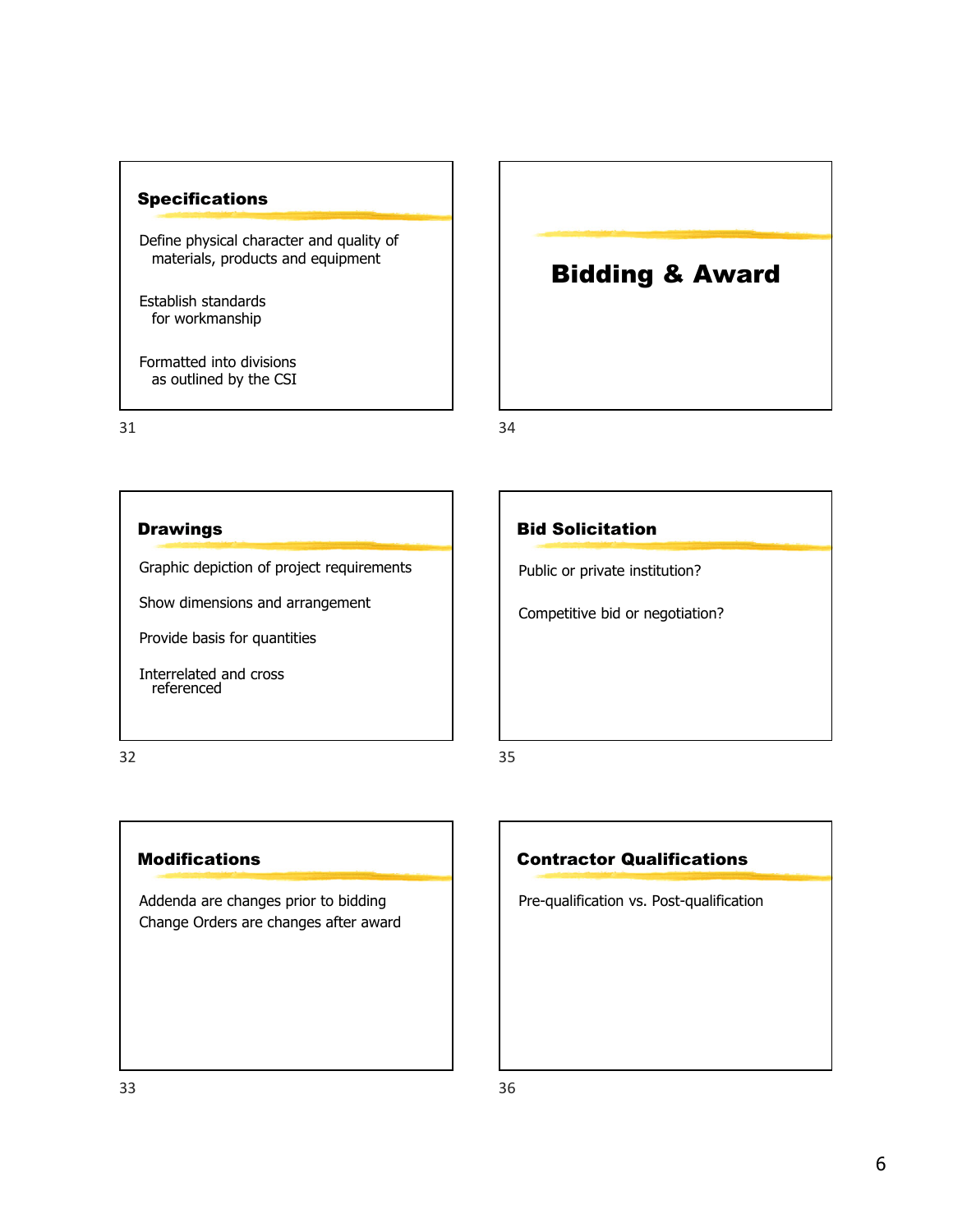

Pre-qualification vs. Post-qualification

Factors to consider

- Experience
- Personnel
- References
- Finances
- Work in progress

37

#### Unit Prices

Adjusts allowances and the contract amount

Additive or deductive

40

#### **Alternates**

Contractor priced scope options May be additive or deductive Protect the budget Complicate the bid process Selection considerations

#### Bidding Process

Advertising and solicitation of interest

38

#### Allowances

Undefined quantities of work

Undetermined product selection

Specialty or proprietary work

#### Bidding Process

Advertising and solicitation of interest Printing of bid document sets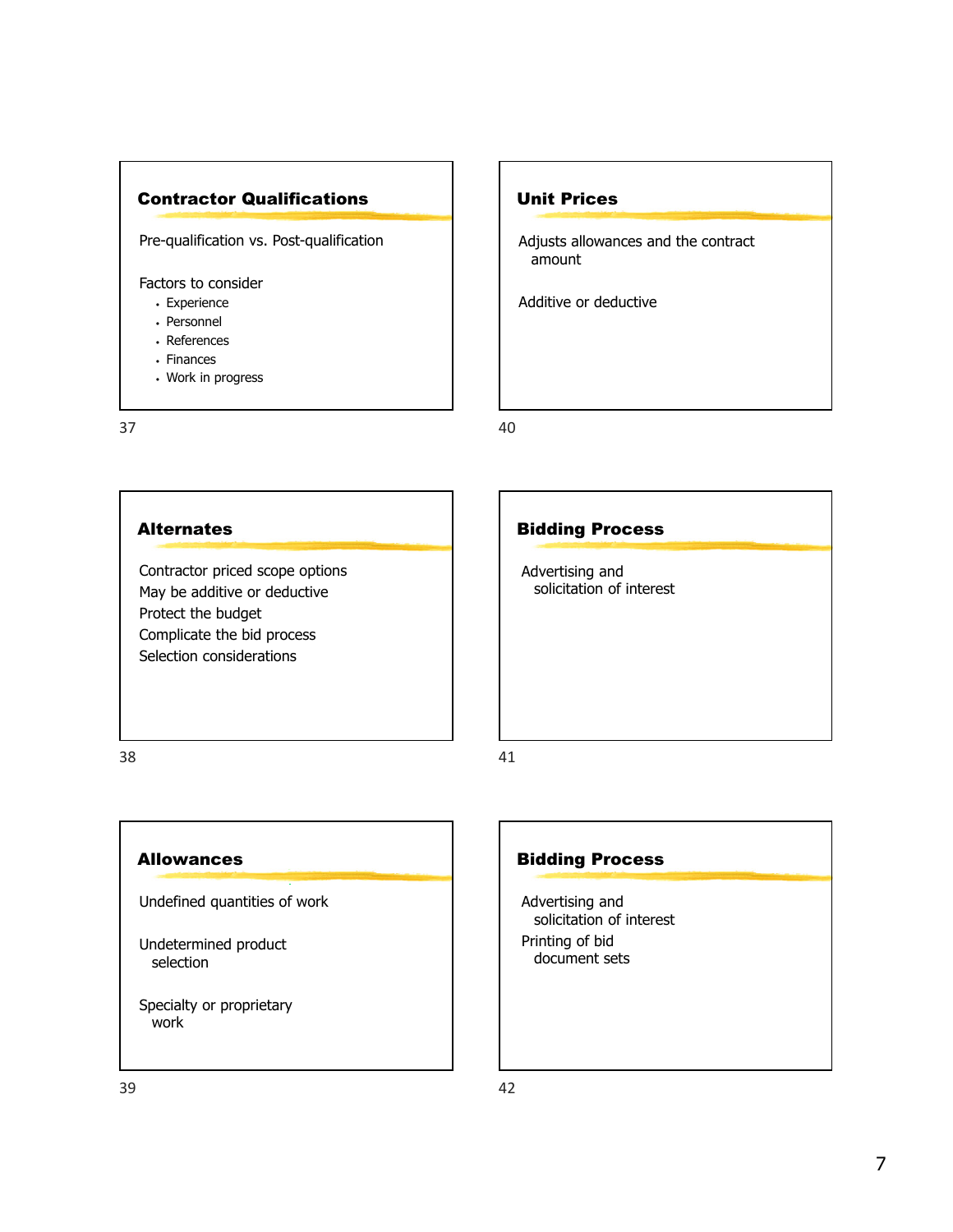#### Bidding Process

Advertising and solicitation of interest Printing of bid document sets Pre-bid meeting

43

#### Bidding Process

Advertising and solicitation of interest Printing of bid document sets Pre-bid meeting Addenda

44

#### Bidding Process

Advertising and solicitation of interest Printing of bid document sets Pre-bid meeting Addenda Bid closing



Bidding Process

solicitation of interest

Advertising and

Printing of bid document sets Pre-bid meeting

Addenda Bid closing Bid opening

46

47

Bid Bond

Surety-backed guarantee

Protects against mistakes in bidding Covers differences in price between bids

48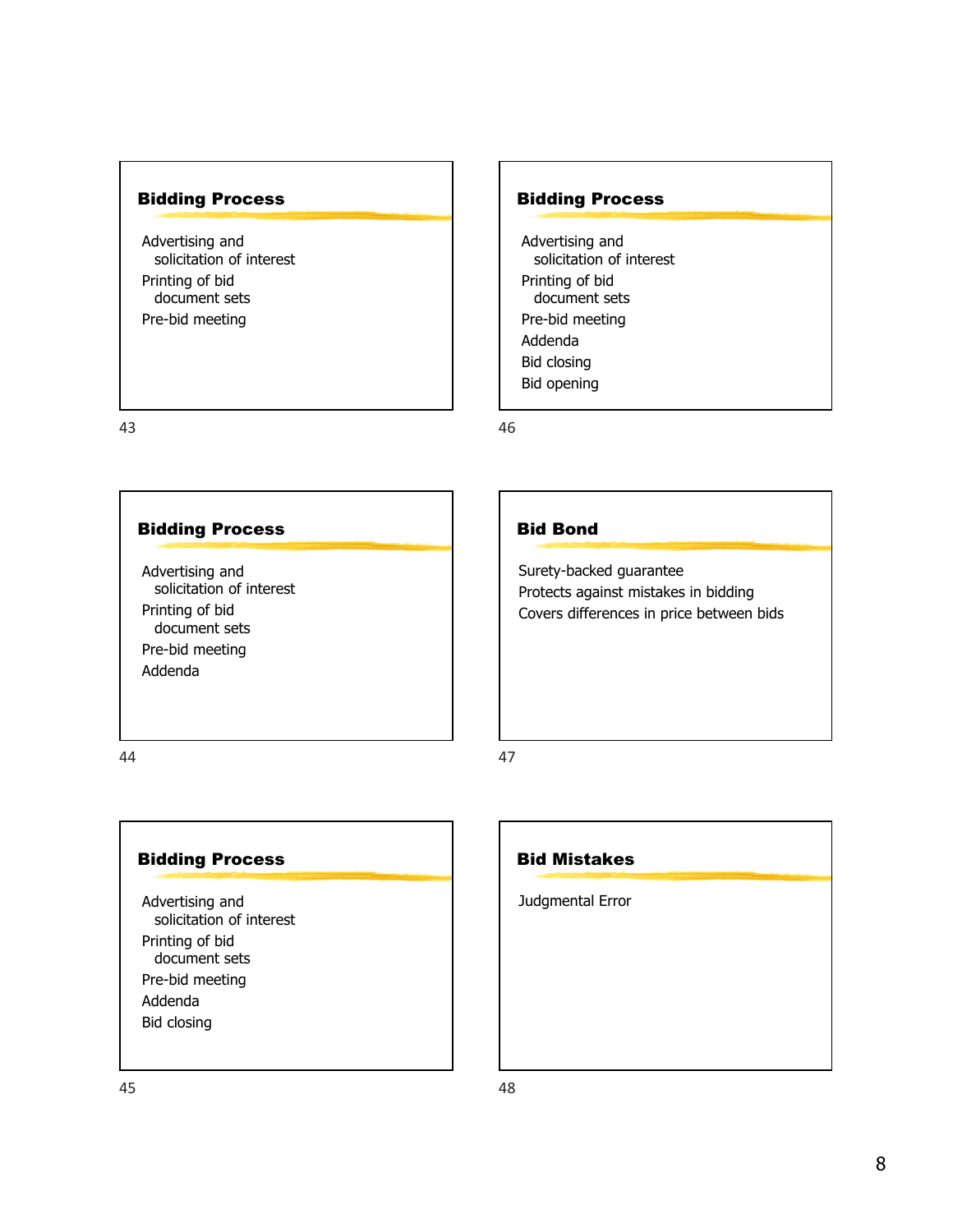#### Bid Mistakes

Judgmental Error Clerical Error

Award of Contract

Evaluation of bidder responsibility Bid acceptance period

49

52

53

#### Bid Responsiveness

Bid is non-responsive if:

- Qualified or altered
- Lacks a bid bond
- Has unacknowledged addenda
- Doesn't conform to any material bidding requirement

#### Award of Contract

Evaluation of bidder responsibility Bid acceptance period Execution of contract

50

#### Award of Contract

Evaluation of bidder responsibility

Review and Recap **Contractor** - A gambler who never gets to shuffle, cut, or deal. **Bid** - A wild guess carried out to two decimal places. **Bid Opening** - A poker game in which the losing hand wins.<br>**Low Bidder** - A contractor who is wondering what he left out.<br>**Project Estimate** - The cost of construction in Heaven. **Project Manager** - The conductor of an orchestra in which every musician is in a different union. **Critical Path Method** - A management technique for losing your shirt under perfect control. **Liquidated Damages** - A penalty for failing to achieve the impossible. **Sureties** - People who go in after a battle is lost and bayonet the wounded.

**Lawyers** - People who go in after the sureties and strip the bodies.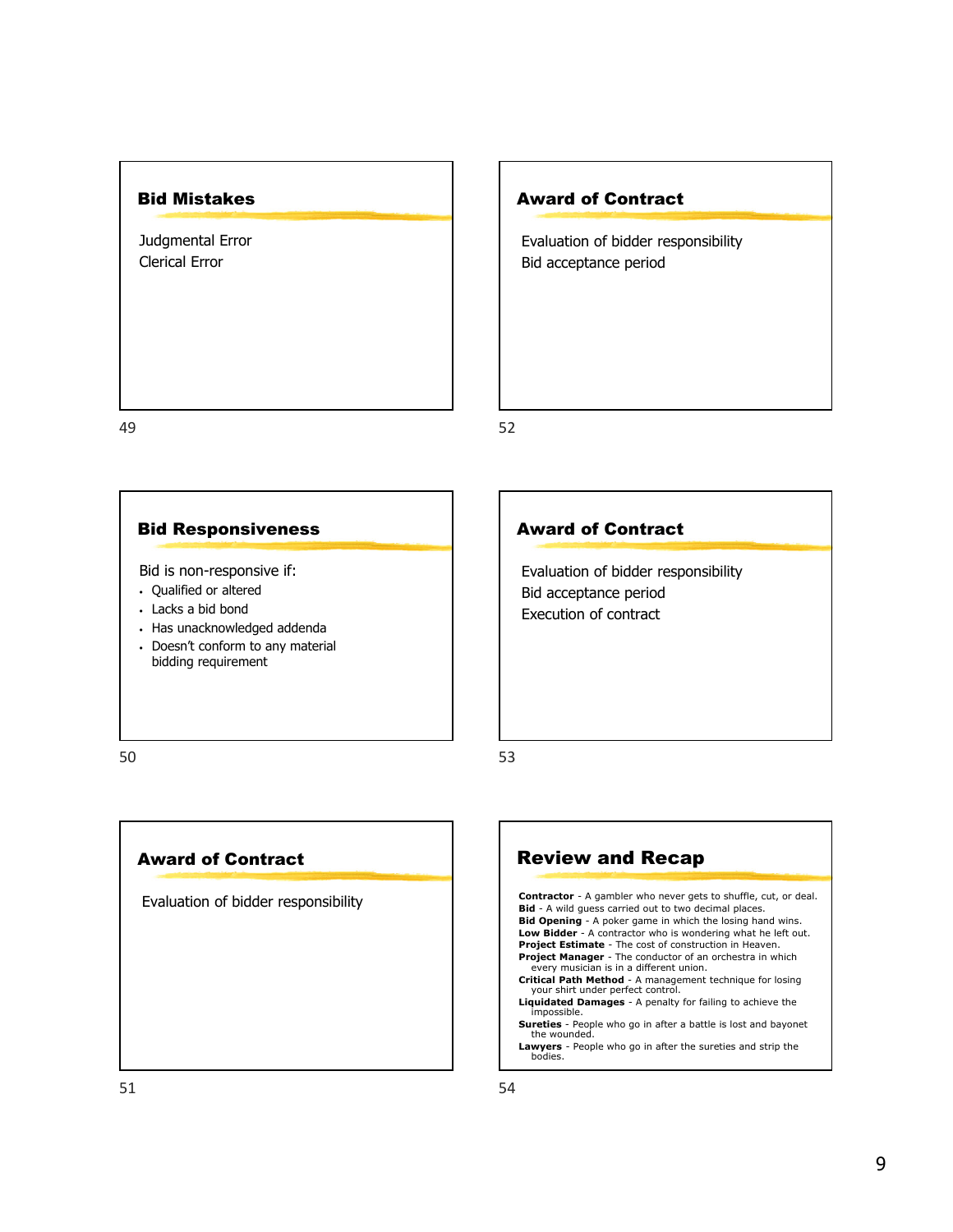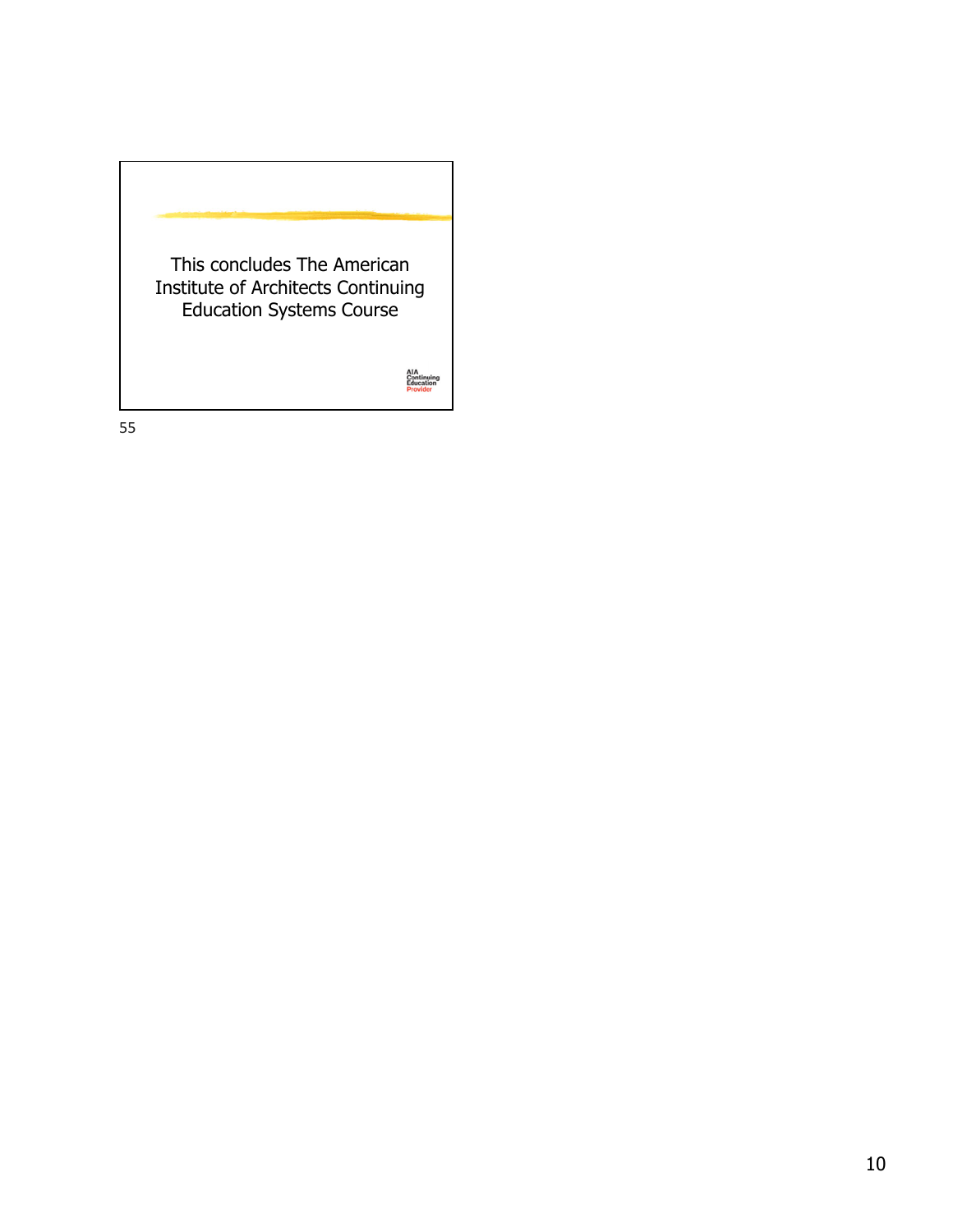

# Who PAYS for the Architect's MISTAKES

#### *by Donald Guckert and Jeri Ripley King*

esigning a new or renovated facility within a campus environment is a difficult and challenging undertaking. Despite the best efforts of talented professionals, mistakes will occur. No architect or engineer in the business can guarantee perfection. If they did, no insurance policy would back it. The question is who pays for these inevitable and unavoidable design errors and omissions.

In managing the design and construction efforts of the University of Missouri–Columbia, one of the most common challenges we face is coaching administration and internal customers on realistic expectations for our design consultants. The argument inevitably centers on accountability, with our customers asking, "If the architect is not responsible for their mistakes, then who is?" To their surprise, the answer to this question is often, "As the owner, we are."

#### **Why Me?**

Our customers are befuddled when they are asked to pay for change orders resulting from mistakes made by our contracted service provider. They assume, in the absence of any other information, that the services

*Don Guckert is director of planning, design & construction at the University of Missouri-Columbia. In addition, he serves as dean of Planning, Design & Construction for APPA's Institute for Facilities Management. He can be reached at [guckertd@missouri.edu](mailto:guckertd@missouri.edu). Jeri Ripley King is senior management analyst for planning, design & construction at the University of Missouri-Columbia, and can be reached at [kingj@missouri.edu](mailto:kingj@missouri.edu). This is her first article for Facilities Manager.* 

provided will be free of mistakes; and if mistakes are made, those making the mistakes will pay them for them. The tendency is to view architectural and engineering services no differently than lawn care services with guaranteed weed-free results. This is especially true in this age of consumer rights and protections, where "satisfaction guaranteed" rules the day. However, before they can understand what financial recovery from errors and omissions may be possible, they need to understand the nature of the relationship between an owner and a designer, and the standard of care expected of licensed professionals exercising their craft.

In most states, to market architectural and engineering services requires a professional license. Practicing architects and engineers provide a professional service based on years of education and experience. By entering into a contract with an owner, the designer implies that they possess the "ordinary skill and ability" necessary to serve the owner's needs. Architects and engineers (A/E) advise that when owners engage the services of a licensed professional designer, they should hire someone who is well versed in that type of project. At this early stage in the project, owners are not in a position to describe in detail what they need their agent, the designer, to perform or produce. Instead, they look to the designer to provide professional guidance throughout the ensuing phases of the project, culminating in a project that meets their needs.

Supporting this notion of possessing ordinary skill and ability, a 1960 Pennsylvania court decided in *Bloomsbug Mills, Inc. v. Sordoni Construction Co*.:

"An architect is bound to perform with reasonable care the duties for which he contracts. His client has the right to regard him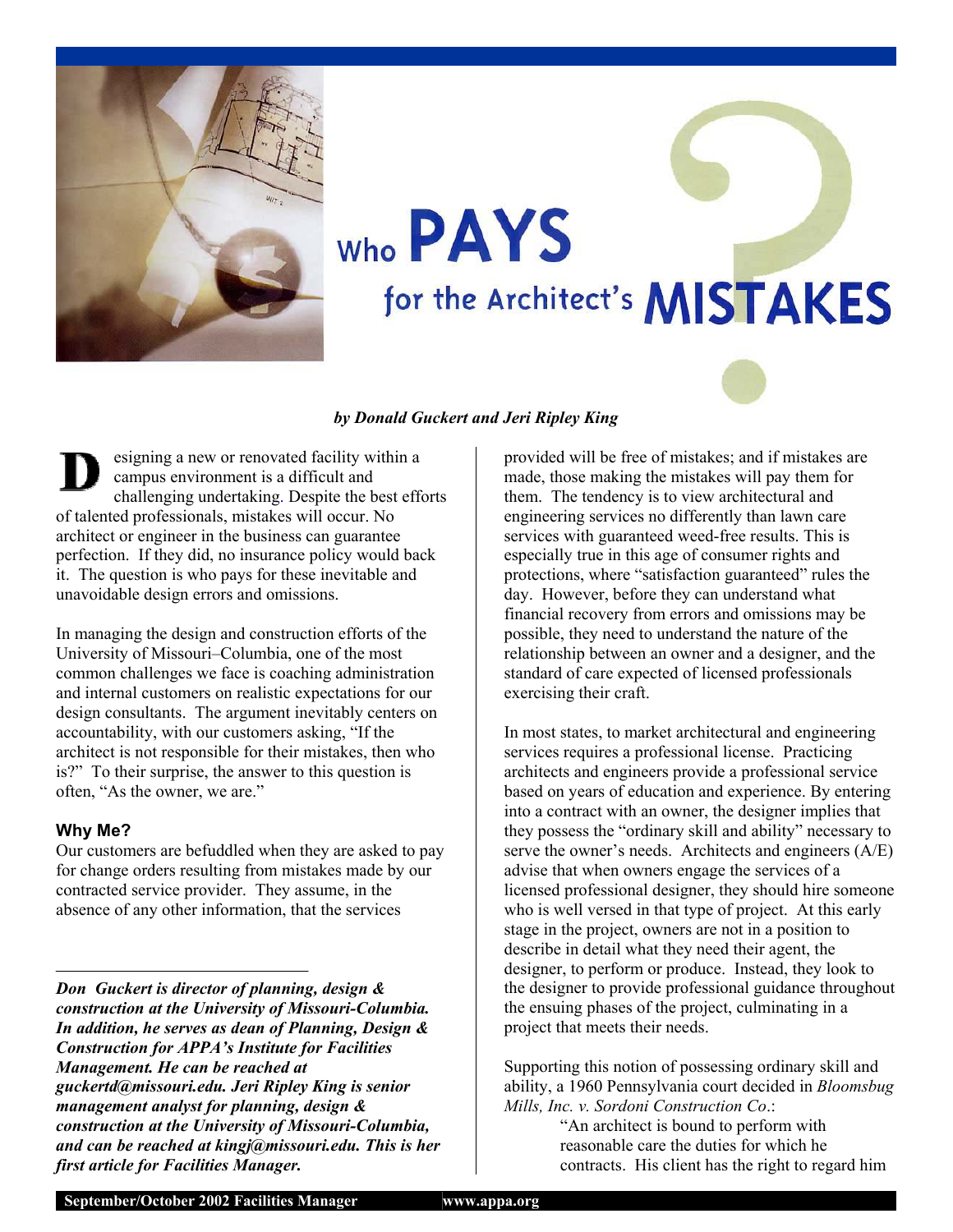as skilled in the science of the construction of buildings and to expect that he will use reasonable and ordinary care and diligence in the application of his professional knowledge to accomplish the purpose for which he is retained. While he does not guarantee a perfect plan or a satisfactory result, he does by his contract imply that he enjoys ordinary skill and ability in his profession and that he will exercise these attributes without neglect and with a certain exactness of performance to effectuate work properly done. While an architect is not an absolute insurer of perfect plans, he is called upon to prepare plans and specifications which will give the structure so designed a reasonable fitness for its intended use, and he impliedly warrants their sufficiency for that purpose."

#### **The Standard of Care**

There is no guarantee of a perfect plan or even satisfactory results. Instead, architects and engineers are expected to use "reasonable and ordinary care" in the practice of their profession. The courts know it; designers know it; contractors know it -- But somehow this information is not always conveyed to owners. As facilities managers charged with managing the project, our challenge is to educate our customers and align their expectations.

A good starting point is to draw comparisons to other professions that apply a "standard of care." For more than a century, the law has viewed architectural and engineering services similar to professional services provided by physicians and attorneys. In the1896 landmark case *Coombs v. Beede*, the Supreme Court of Maine held that "The responsibility resting on an architect is essentially the same as that which rests upon a lawyer to his client, or upon a physician to his patient…"

It is generally accepted that a surgeon cannot guarantee a perfect procedure or a complete recovery, and an attorney cannot guarantee a favorable judgment or verdict. Instead, the expectation is that they will apply their professional knowledge and experience in a competent manner that best serves the interest of their patients or clients, regardless of the ultimate outcome. Architects and engineers, like physicians and attorneys, cannot guarantee the results of their service. A/Es' liability for errors and omissions will be determined by whether they have performed their services with the standard of care consistent with other professional designers in their community. If they have complied with the prevailing standard of care, the courts generally will find the designers are not liable for any resulting errors and omissions. On the other hand, if A/Es do not

perform at the level generally accepted in the community, they will be liable for their mistakes.

Helping our customers understand that the "standard of care" exists is a good start; defining the standard of care is more difficult. In our society, we want to be able to measure things. We have an ingrained desire to take a concept such as "standard of care" and slap it on a yardstick. Owners want a more defined and definitive measurement system for identifying breaches in the standard of care. Unfortunately, it is not that simple. The threshold is left to the courts and competing expert witnesses. This leaves project owners frustrated and, often they abandon pursuit of compensation to which they may be legally entitled.

#### **Errors and Omissions**

Even when the standard of care is agreed upon, financial recovery may hinge on whether the mistake was an error or an omission. Omissions usually add value to a project. Instead of being included at the time of contract award, the building improvement that was "omitted" from the bid package is picked up by a change order. Architects and engineers will normally argue that the owner should pay for omissions since the owner would have paid a higher contract amount at the time of award. Owners may counter that because the omission was not in the project budget, funds may not be available now. They will also maintain that a higher cost for the omitted item results from adding it by change order versus competitive bidding. Generally, however, recovering the cost of omissions is an uphill battle.

Design errors, on the other hand, are mistakes made by the designer that, when corrected, do not add to the greater value of the project. While a design error may be recoverable, we should be aware of the industry and legal acceptance that there is no such thing as error-free design. Even a modest building design effort requires scores of individuals acting on hundreds of major decisions to coordinate the design of thousands of building components. A design effort is a unique, onetime creative endeavor that does not have the benefit of product testing. To expect a perfect design would be like believing software will function faultlessly without beta testing.

Buildings are becoming increasingly complex, and we want them designed on ever-shortening timelines. When we, as owners, seek to minimize change orders resulting from errors and omissions, we must recognize that we are often contributing more to the problem, than the solution. The demands we place on A/Es to lower their fees, while at the same time fast-tracking their services, increases the risk that errors will result.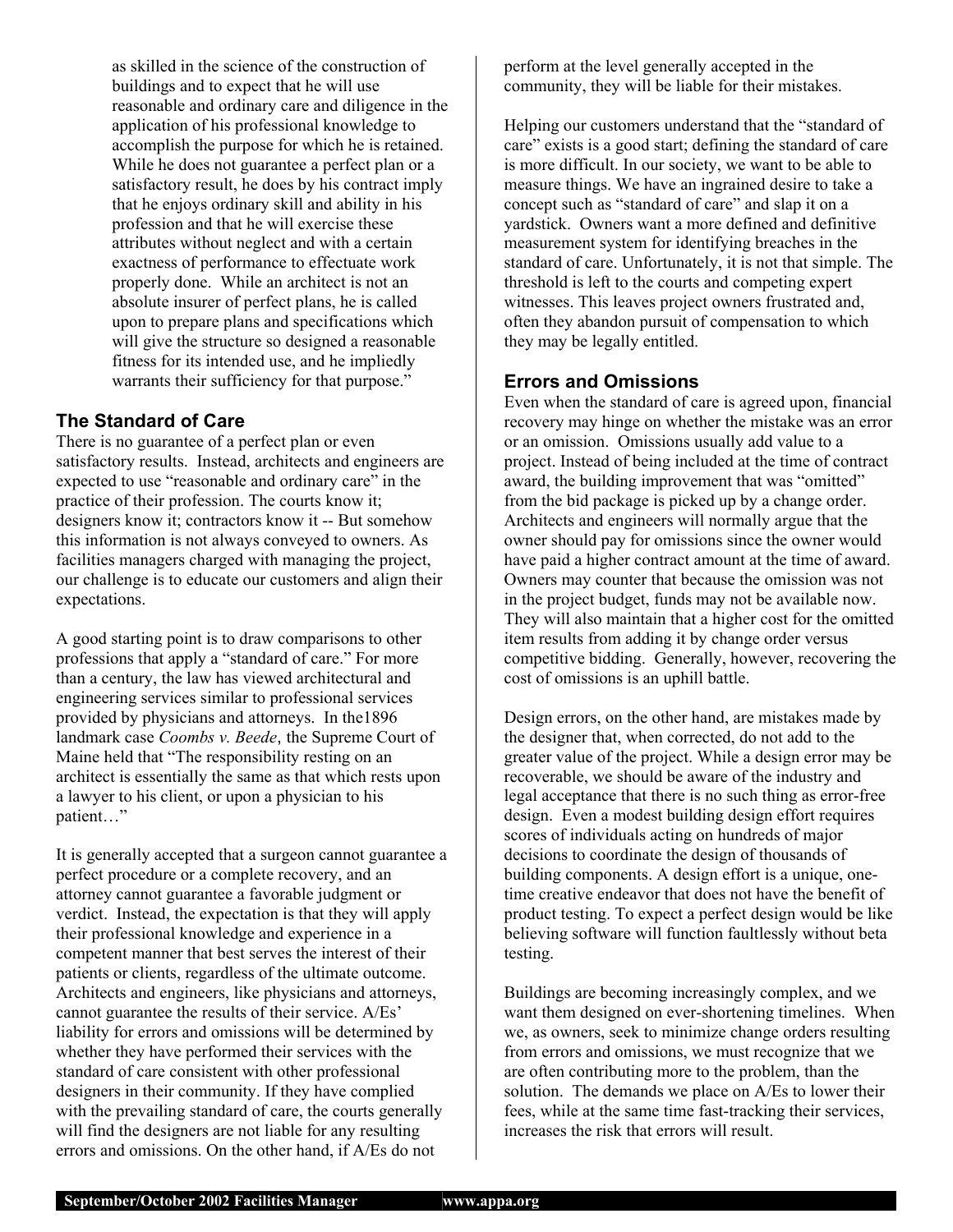#### **Communication**

Communication throughout the project can help owners and designers align their expectations. When the designer and the owner agree that an error fell below the standard of care, many design professionals, governed by pride and reputation, will work with an owner on reaching an amicable settlement, as long as the owner has fair and reasonable expectations. Owner expectations are more apt to be fair, if the owner is well informed.

Unlike the medical and legal fields, where owner expectations are aligned before the work is underway, design professionals often wait to discuss expectations after the owner reaches the breaking point with change orders. Our customers are generally well coached by designers about establishing a project budget contingency for the changes, unknowns and unforeseen conditions that will surely arise during the course of the project. The breakdown in communication occurs when designers have not explained that, despite their best efforts, many of the change orders will result from errors and omissions.

#### **Risk Management**

It is possible, however, to manage the risk of errors and omissions. The first step is to budget adequate project contingencies. Owners also need to be aware that there are other methods available to manage the risks of errors and omissions. These include securing liability insurance, employing third-party review services, using the design/build delivery approach, and modifying contractual language. Each option comes with related costs and benefits.

#### *Professional Liability Insurance*

Owners must keep in mind that, even when it is clear that the A/E is negligent, financial recovery is not guaranteed unless there are sufficient assets or insurance to pay for the mistakes. Professional liability insurance provides third-party financial resources to cover the cost of negligent design errors.

Professional liability insurance does not alter the definition of negligence. Recovery from a professional liability policy will still hinge on the standard of care test. However, requiring this insurance does raise the bar of performance. By requiring the coverage, the owner and architect agree that the standard of care will apply and that the owner is hiring a competent design firm, that is willing and able to back up its potential negligence.

If the A/E firm already has coverage, then the cost of professional liability insurance is typically built into design fees, and that cost is passed through to the owner. If the firm does not have professional liability coverage,

then the owner has the option of purchasing a project insurance policy that typically provides a higher level of coverage, but at a correspondingly higher cost to the owner.

#### *Third Party Review*

The owner also has the option to employ a specialty firm to review the documents prepared by the design team. In the past decade, there has been an emergence of specialty firms offering interdisciplinary plan review services to review drawings and specifications for coordination and constructability. While some owners argue that this should be a basic service already provided by the designer, the reality is that the architect and engineer are usually too close to their work, and driven by other forces, to step back and review their work. This is especially true during the waning days of the construction document phase when the architect and subconsultants are racing to complete their work and wrap it together in a bid package.

The cost of a plan review team can run \$20,000 or more for multimillion-dollar projects. This investment will often pay for itself many times over in cost-avoidance savings. It is a "pay a little now" instead of "pay more later" proposition. Rather than create another project budget line item for these services, funding for these cost-avoidance services can come from the project contingency budget, based on the premise that it will reduce exposure to change orders.

#### *Design/Build*

Indicating the level of frustration that owners have had with designer accountability, there was a dramatic trend in the 1990s toward using the design/build delivery approach. This approach puts the designer and builder on the same team, thereby virtually eliminating the owner's financial exposure to design errors.

While the design/build approach appears on the surface to be the ultimate solution for eliminating design errors and omissions, the reality is that the errors and omissions still exist, and the owner still pays for them in the price of the design/build contract. The difference is that the contractor, instead of the owner, manages this risk. While contractors recognize that errors and omissions are inevitable, as a team participant with the designer, they can work hand-in-hand with the designer to mitigate, though not eliminate, exposure to errors and omissions.

Although an owner seeking the maximum protection from errors and omissions exposures is well advised to consider design/build, it is important to recognize that the design/build approach shifts the designer's role from